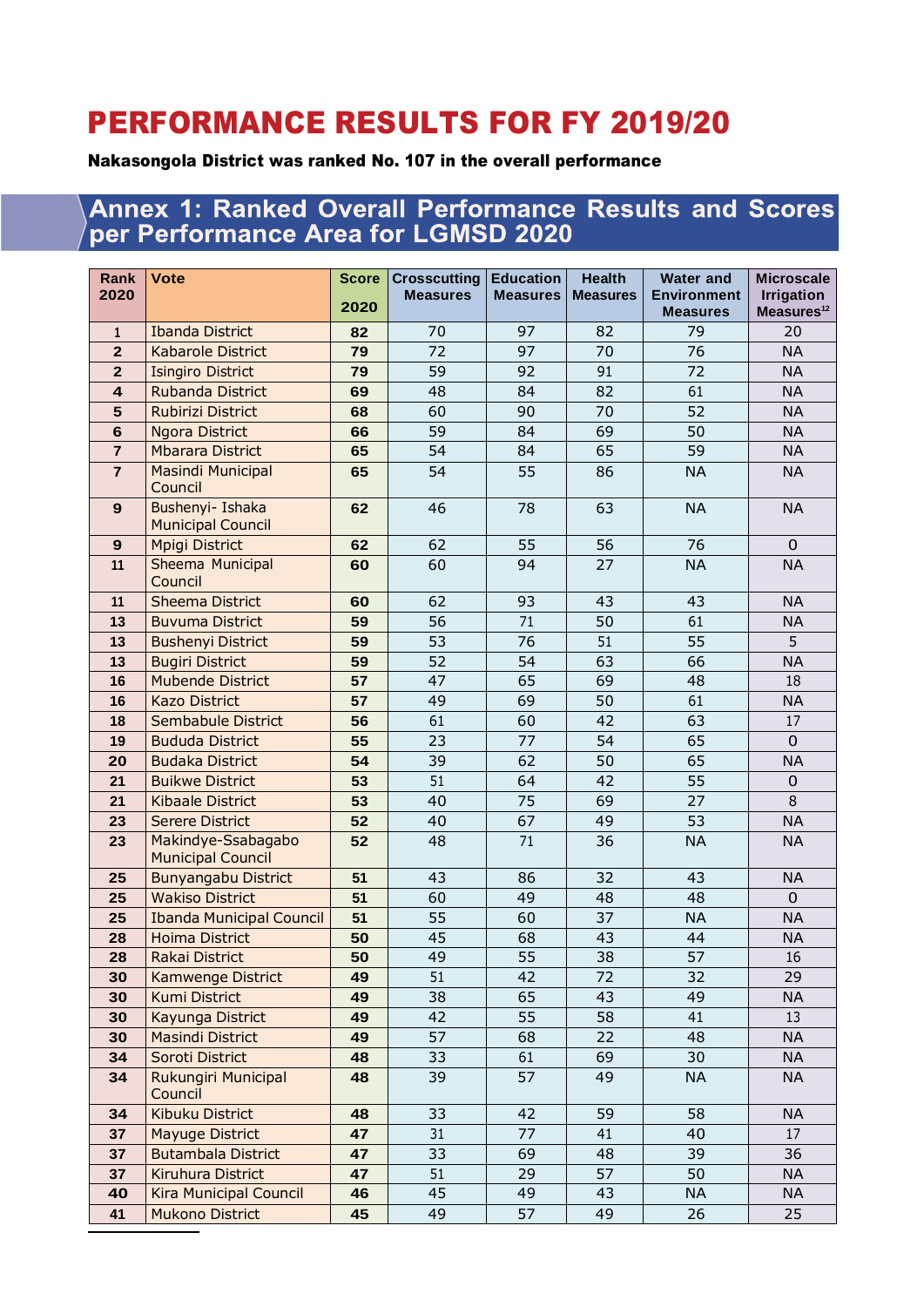The Score for Micro-scale Irrigation wasn't included in the overall average score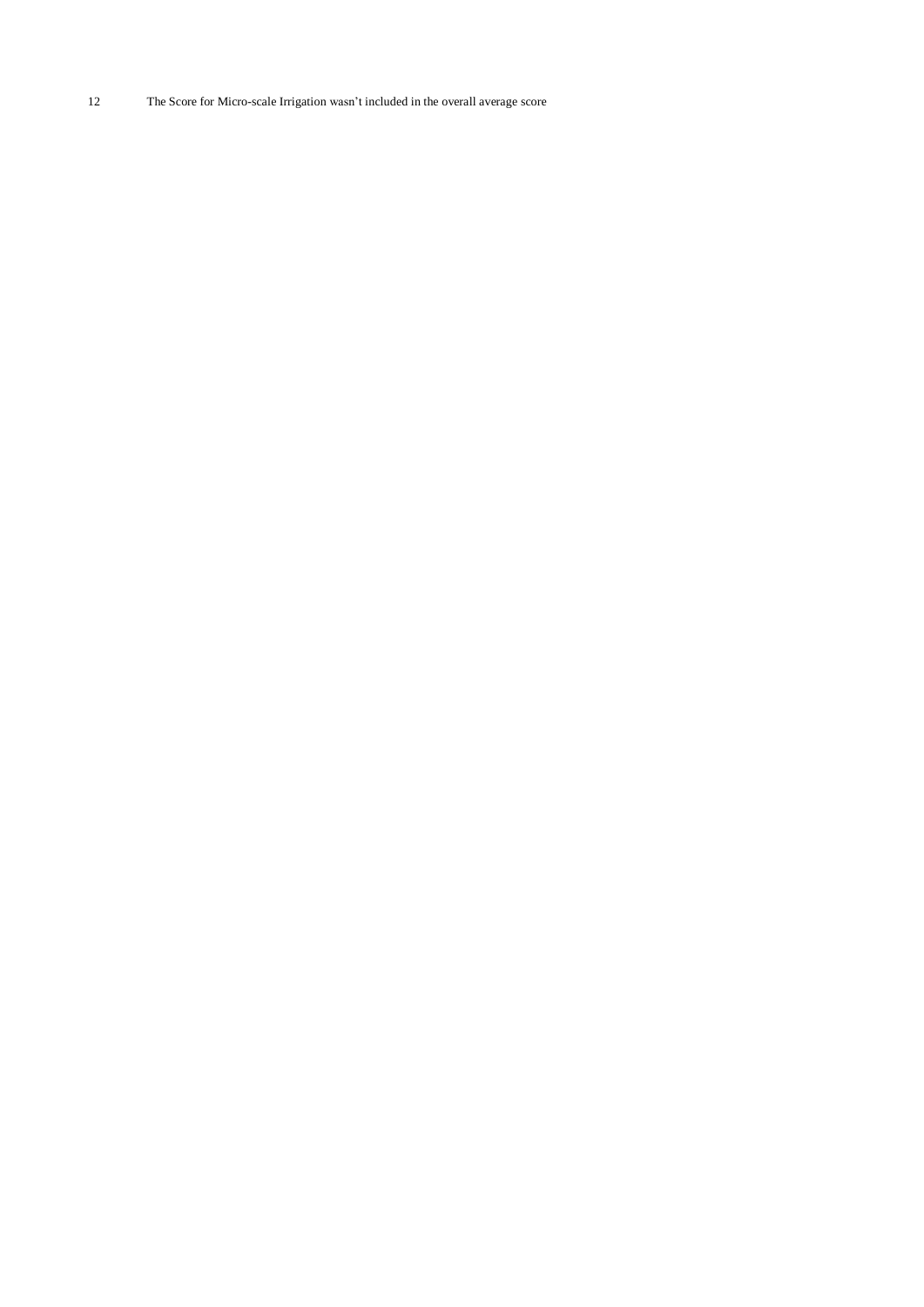| <b>Rank</b> | <b>Vote</b>                        | <b>Score</b> | <b>Crosscutting</b> | <b>Education</b> | <b>Health</b>   | <b>Water and</b>                      | <b>Microscale</b>                           |
|-------------|------------------------------------|--------------|---------------------|------------------|-----------------|---------------------------------------|---------------------------------------------|
| 2020        |                                    | 2020         | <b>Measures</b>     | <b>Measures</b>  | <b>Measures</b> | <b>Environment</b><br><b>Measures</b> | <b>Irrigation</b><br>Measures <sup>12</sup> |
| 41          | <b>Njeru Municipal Council</b>     | 45           | 38                  | 66               | 30              | <b>NA</b>                             | <b>NA</b>                                   |
| 43          | Kagadi District                    | 44           | 27                  | 71               | 50              | 31                                    | <b>NA</b>                                   |
| 43          | Kiboga District                    | 44           | 43                  | 43               | 49              | 40                                    | <b>NA</b>                                   |
| 43          | <b>Masaka District</b>             | 44           | 32                  | 55               | 26              | 62                                    | $\mathbf 0$                                 |
| 43          | Katakwi District                   | 44           | 29                  | 55               | 32              | 58                                    | <b>NA</b>                                   |
| 47          | <b>Lwengo District</b>             | 43           | 54                  | 45               | 35              | 40                                    | 0                                           |
| 47          | <b>Rukungiri District</b>          | 43           | 39                  | 46               | 53              | 36                                    | 3                                           |
| 47          | <b>Buhweju District</b>            | 43           | 36                  | 83               | 21              | 32                                    | <b>NA</b>                                   |
| 47          | <b>Butebo District</b>             | 43           | 26                  | 41               | 44              | 61                                    | <b>NA</b>                                   |
| 47          | Kalungu District                   | 43           | 39                  | 43               | 31              | 59                                    | $\boldsymbol{0}$                            |
| 47          | <b>Kyotera District</b>            | 43           | 39                  | 31               | 44              | 57                                    | 0                                           |
| 47          | Kanungu District                   | 43           | 37                  | 74               | 34              | 27                                    | <b>NA</b>                                   |
| 47          | <b>Gomba District</b>              | 43           | 42                  | 56               | 29              | 44                                    | <b>NA</b>                                   |
| 47          | Kalangala District                 | 43           | 42                  | 47               | 29              | 53                                    | <b>NA</b>                                   |
| 47          | <b>Kumi Municipal Council</b>      | 43           | 32                  | 43               | 53              | <b>NA</b>                             | <b>NA</b>                                   |
| 57          | <b>Bulambuli District</b>          | 42           | 39                  | 20               | 40              | 67                                    | <b>NA</b>                                   |
| 58          | <b>Lira District</b>               | 41           | 46                  | 30               | 58              | 31                                    | <b>NA</b>                                   |
| 58          | <b>Moroto District</b>             | 41           | 35                  | 46               | 29              | 54                                    | <b>NA</b>                                   |
| 58          | <b>Bukedea District</b>            | 41           | 32                  | 44               | 39              | 48                                    | <b>NA</b>                                   |
| 58          | <b>Kisoro District</b>             | 41           | 32                  | 41               | 45              | 45                                    | <b>NA</b>                                   |
| 62          | <b>Bukomansimbi District</b>       | 40           | 55                  | 38               | 16              | 50                                    | $\mathbf 0$                                 |
| 63          | <b>Bugiri Municipal Council</b>    | 39           | 36                  | 61               | 21              | <b>NA</b>                             | <b>NA</b>                                   |
| 63          | <b>Manafwa District</b>            | 39           | 28                  | 40               | 43              | 44                                    | 14                                          |
| 63          | <b>Bundibugyo District</b>         | 39           | 23                  | 48               | 34              | 50                                    | <b>NA</b>                                   |
| 63          | Nwoya District                     | 39           | 28                  | 46               | 50              | 30                                    | 12                                          |
| 67          | <b>Amuria District</b>             | 38           | 40                  | 60               | 36              | 18                                    | <b>NA</b>                                   |
| 67          | <b>Mukono Municipal</b><br>Council | 38           | 41                  | 43               | 32              | <b>NA</b>                             | <b>NA</b>                                   |
| 69          | Kapchorwa District                 | 37           | 32                  | 46               | 35              | 37                                    | 0                                           |
| 69          | Mitooma District                   | 37           | 34                  | 55               | 26              | 34                                    | <b>NA</b>                                   |
| 69          | Kyenjojo District                  | 37           | 35                  | 40               | 33              | 40                                    | 6                                           |
| 69          | <b>Kaliro District</b>             | 37           | 23                  | 36               | 50              | 37                                    | <b>NA</b>                                   |
| 69          | Jinja District                     | 37           | 34                  | 37               | 32              | 44                                    | 8                                           |
| 69          | <b>Lyantonde District</b>          | 37           | 25                  | 46               | 49              | 27                                    | <b>NA</b>                                   |
| 69          | Mityana Municipal<br>Council       | 37           | 40                  | 55               | 15              | <b>NA</b>                             | <b>NA</b>                                   |
| 76          | Kyegegwa District                  | 36           | 40                  | 39               | 29              | 38                                    | 16                                          |
| 76          | <b>Kakumiro District</b>           | 36           | 26                  | 23               | 44              | 51                                    | <b>NA</b>                                   |
| 78          | <b>Kisoro Municipal Council</b>    | 35           | 28                  | 37               | 41              | <b>NA</b>                             | <b>NA</b>                                   |
| 78          | <b>Gulu District</b>               | 35           | 35                  | 43               | 35              | 26                                    | <b>NA</b>                                   |
| 78          | <b>Tororo District</b>             | 35           | 23                  | $10\,$           | 56              | 50                                    | 57                                          |
| 81          | <b>Kasanda District</b>            | 34           | 26                  | 39               | 40              | 31                                    | <b>NA</b>                                   |
| 81          | <b>Iganga Municipal Council</b>    | 34           | 27                  | 65               | $\,8\,$         | <b>NA</b>                             | <b>NA</b>                                   |
| 83          | Kapelebyong District               | 32           | 13                  | 46               | 33              | 38                                    | <b>NA</b>                                   |
| 83          | <b>Kole District</b>               | 32           | 27                  | 50               | 23              | 29                                    | <b>NA</b>                                   |
| 83          | Kotido District                    | 32           | 23                  | 16               | 49              | 39                                    | <b>NA</b>                                   |
| 86          | Kitagwenda District                | 31           | 19                  | 62               | 30              | 14                                    | $\mathbf 0$                                 |
| 86          | <b>Moyo District</b>               | 31           | 18                  | 40               | 29              | 38                                    | <b>NA</b>                                   |
| 86          | <b>Bukwo District</b>              | 31           | 18                  | 50               | 29              | 28                                    | <b>NA</b>                                   |
| 86          | <b>Yumbe District</b>              | 31           | 26                  | 19               | 32              | 47                                    | <b>NA</b>                                   |
| 86          | Maracha District                   | 31           | 21                  | 53               | 30              | 21                                    | <b>NA</b>                                   |
| 86          | <b>Pallisa District</b>            | 31           | 38                  | 20               | 39              | 28                                    | <b>NA</b>                                   |
| 86          | <b>Buyende District</b>            | 31           | 26                  | 56               | 22              | 21                                    | <b>NA</b>                                   |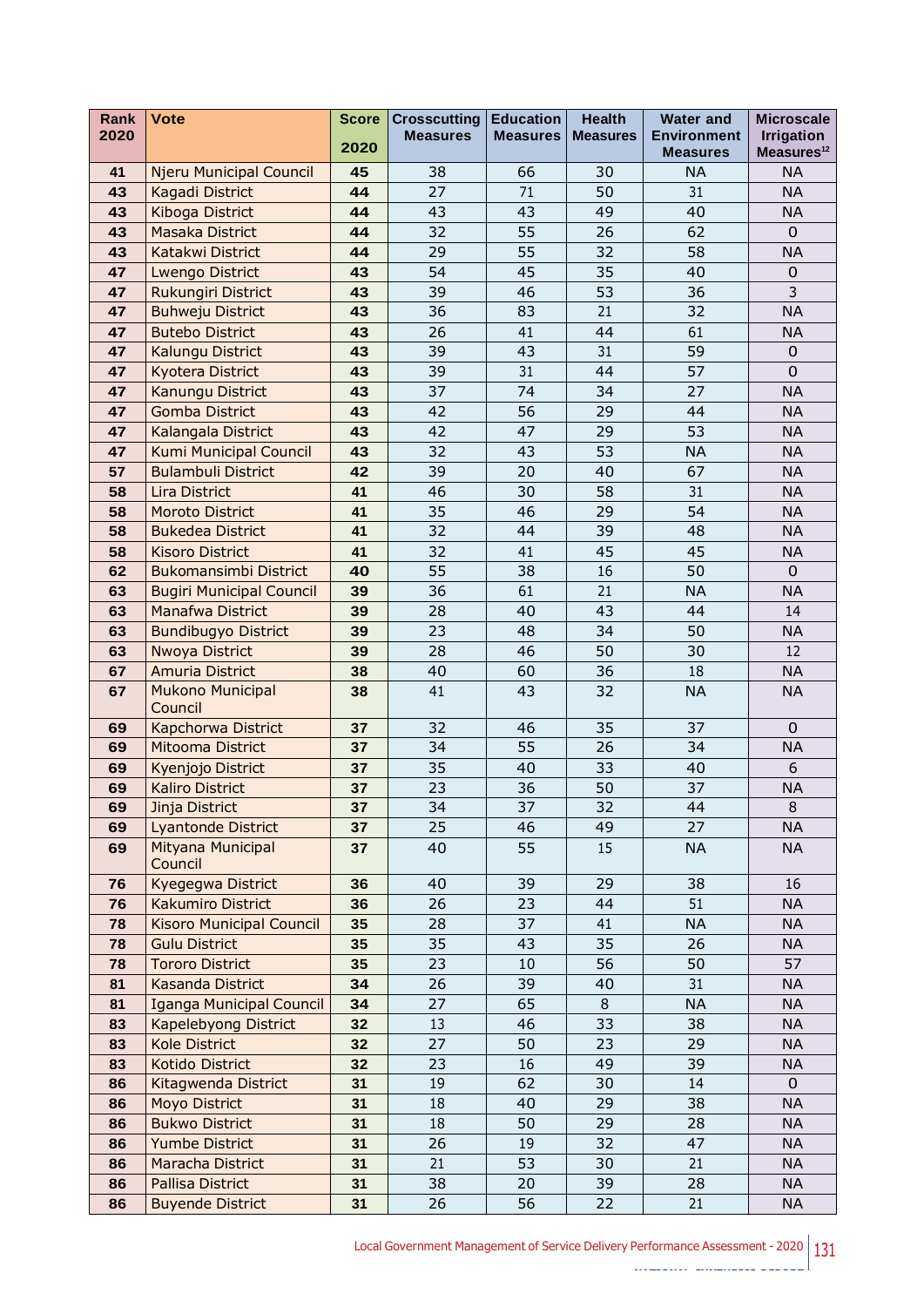| Rank       | <b>Vote</b>                                           | <b>Score</b> | <b>Crosscutting</b> | <b>Education</b> | <b>Health</b>   | <b>Water and</b>                      | <b>Microscale</b>                           |
|------------|-------------------------------------------------------|--------------|---------------------|------------------|-----------------|---------------------------------------|---------------------------------------------|
| 2020       |                                                       | 2020         | <b>Measures</b>     | <b>Measures</b>  | <b>Measures</b> | <b>Environment</b><br><b>Measures</b> | <b>Irrigation</b><br>Measures <sup>12</sup> |
| 86         | Kitgum District                                       | 31           | 32                  | 33               | 20              | 37                                    | <b>NA</b>                                   |
| 86         | Ntoroko District                                      | 31           | 34                  | 67               | 5               | 17                                    | <b>NA</b>                                   |
| 95         | Iganga District                                       | 30           | 23                  | 50               | 25              | 23                                    | $\mathbf 0$                                 |
| 95         | Kotido Municipal Council                              | 30           | 15                  | 54               | 21              | <b>NA</b>                             | <b>NA</b>                                   |
| 95         | Kamuli District                                       | 30           | 17                  | 32               | 33              | 37                                    | $\overline{7}$                              |
| 95         | Mityana District                                      | 30           | 33                  | 48               | 17              | 22                                    | $\Omega$                                    |
| 95         | <b>Butaleja District</b>                              | 30           | 33                  | 13               | 29              | 44                                    | <b>NA</b>                                   |
| 95         | <b>Luwero District</b>                                | 30           | 44                  | 32               | 15              | 28                                    | 10                                          |
| 95         | <b>Ntungamo District</b>                              | 30           | 20                  | 39               | 39              | 21                                    | 5                                           |
| 102        | <b>Sironko District</b>                               | 29           | 17                  | 45               | 24              | 32                                    | $\mathbf 0$                                 |
| 102        | <b>Mbale District</b>                                 | 29           | 17                  | 17               | 37              | 46                                    | 18                                          |
| 102        | <b>Napak District</b>                                 | 29           | 28                  | 49               | 12              | 26                                    | <b>NA</b>                                   |
| 102        | <b>Amolatar District</b>                              | 29           | 30                  | 25               | 23              | 36                                    | <b>NA</b>                                   |
| 102        | Kiryandongo District                                  | 29           | 16                  | 43               | 33              | 23                                    | <b>NA</b>                                   |
| 107        | Namayingo District                                    | 28           | 14                  | 34               | 24              | 42                                    | <b>NA</b>                                   |
| 107        | <b>Dokolo District</b>                                | 28           | 28                  | 25               | 44              | 17                                    | <b>NA</b>                                   |
| 107        | Nakasongola District                                  | 28           | 28                  | 49               | 14              | 19                                    | <b>NA</b>                                   |
| 107        | <b>Amuru District</b>                                 | 28           | 22                  | 41               | 19              | 29                                    | $\mathbf{0}$                                |
| 111        | <b>Kween District</b>                                 | 27           | 30                  | 20               | 31              | 29                                    | <b>NA</b>                                   |
| 111        | Nansana Municipal<br>Council                          | 27           | 17                  | 43               | 21              | <b>NA</b>                             | <b>NA</b>                                   |
| 111        | Nebbi District                                        | 27           | 22                  | 37               | 18              | 32                                    | <b>NA</b>                                   |
| 111        | Namutumba District                                    | 27           | 21                  | $\overline{34}$  | 28              | 25                                    | <b>NA</b>                                   |
| 115        | <b>Kabale District</b>                                | 26           | 22                  | 27               | 32              | 25                                    | <b>NA</b>                                   |
| 115        | <b>Kikuube District</b>                               | 26           | 19                  | 35               | 18              | 31                                    | <b>NA</b>                                   |
| 115        | Kapchorwa Municipal<br>Council                        | 26           | 15                  | 53               | 8               | <b>NA</b>                             | <b>NA</b>                                   |
| 118        | Koboko Municipal<br>Council                           | 25           | 19                  | 27               | 30              | <b>NA</b>                             | <b>NA</b>                                   |
| 118        | <b>Oyam District</b>                                  | 25           | 25                  | 27               | 28              | 20                                    | <b>NA</b>                                   |
| 120        | <b>Kalaki District</b>                                | 24           | 24                  | 34               | 19              | 21                                    | <b>NA</b>                                   |
| 120        | <b>Rwampara District</b>                              | 24           | 30                  | 17               | 23              | 27                                    | <b>NA</b>                                   |
| 120        | <b>Nebbi Municipal Council</b>                        | 24           | 15                  | $16\,$           | 42              | $\sf NA$                              | <b>NA</b>                                   |
| 120        | Adjumani District                                     | 24           | 15                  | 39               | 26              | 17                                    | <b>NA</b>                                   |
| 120        | <b>Omoro District</b>                                 | 24           | 26                  | 34               | 11              | 25                                    | $\mathbf{0}$                                |
| 120        | <b>Nabilatuk District</b>                             | 24           | 21                  | 27               | 18              | 30                                    | <b>NA</b>                                   |
| 126        | <b>Kwania District</b>                                | 23           | 29                  | 12               | 24              | 29                                    | <b>NA</b>                                   |
| 126        | <b>Apac District</b>                                  | 23           | 26                  | 11               | 42              | 14                                    | <b>NA</b>                                   |
| 126        | <b>Kasese District</b>                                | 23           | 25                  | 32               | 24              | 12                                    | <b>NA</b>                                   |
| 126        | <b>Busia District</b>                                 | 23           | 31                  | $\mathbf 0$      | 31              | 31                                    | <b>NA</b>                                   |
| 126        | Kyankwanzi District                                   | 23           | 27                  | 17               | 26              | 23                                    | <b>NA</b>                                   |
| 131        | Lamwo District                                        | 22           | 20                  | 27               | 13              | 26                                    | <b>NA</b>                                   |
| 132        | <b>Otuke District</b>                                 | 21           | 28                  | $\mathbf 0$      | 21              | 36                                    | <b>NA</b>                                   |
| 132        | Koboko District                                       | 21           | 34                  | $\mathbf 0$      | 22              | 29                                    | <b>NA</b>                                   |
| 132        | <b>Buliisa District</b>                               | 21           | 12                  | 17               | 33<br>19        | 22                                    | <b>NA</b>                                   |
| 132<br>132 | <b>Nakapiripirit District</b><br>Kaberamaido District | 21<br>21     | 10<br>17            | 16<br>17         | 24              | 40<br>25                              | <b>NA</b><br><b>NA</b>                      |
| 132        | Rukiga District                                       | 21           | 18                  | 36               | 21              | $\overline{7}$                        | <b>NA</b>                                   |
| 132        | Zombo District                                        | 21           | 16                  | 29               | 8               | 29                                    | <b>NA</b>                                   |
| 139        | Namisindwa District                                   | 20           | 6                   | 36               | 16              | 21                                    | <b>NA</b>                                   |
| 140        | <b>Pader District</b>                                 | 18           | 18                  | 14               | $\overline{7}$  | 34                                    | <b>NA</b>                                   |
| 140        | Luuka District                                        | 18           | 11                  | 39               | 10              | 11                                    | 11                                          |
| 142        | <b>Amudat District</b>                                | 17           | 12                  | 25               | 11              | 20                                    | <b>NA</b>                                   |